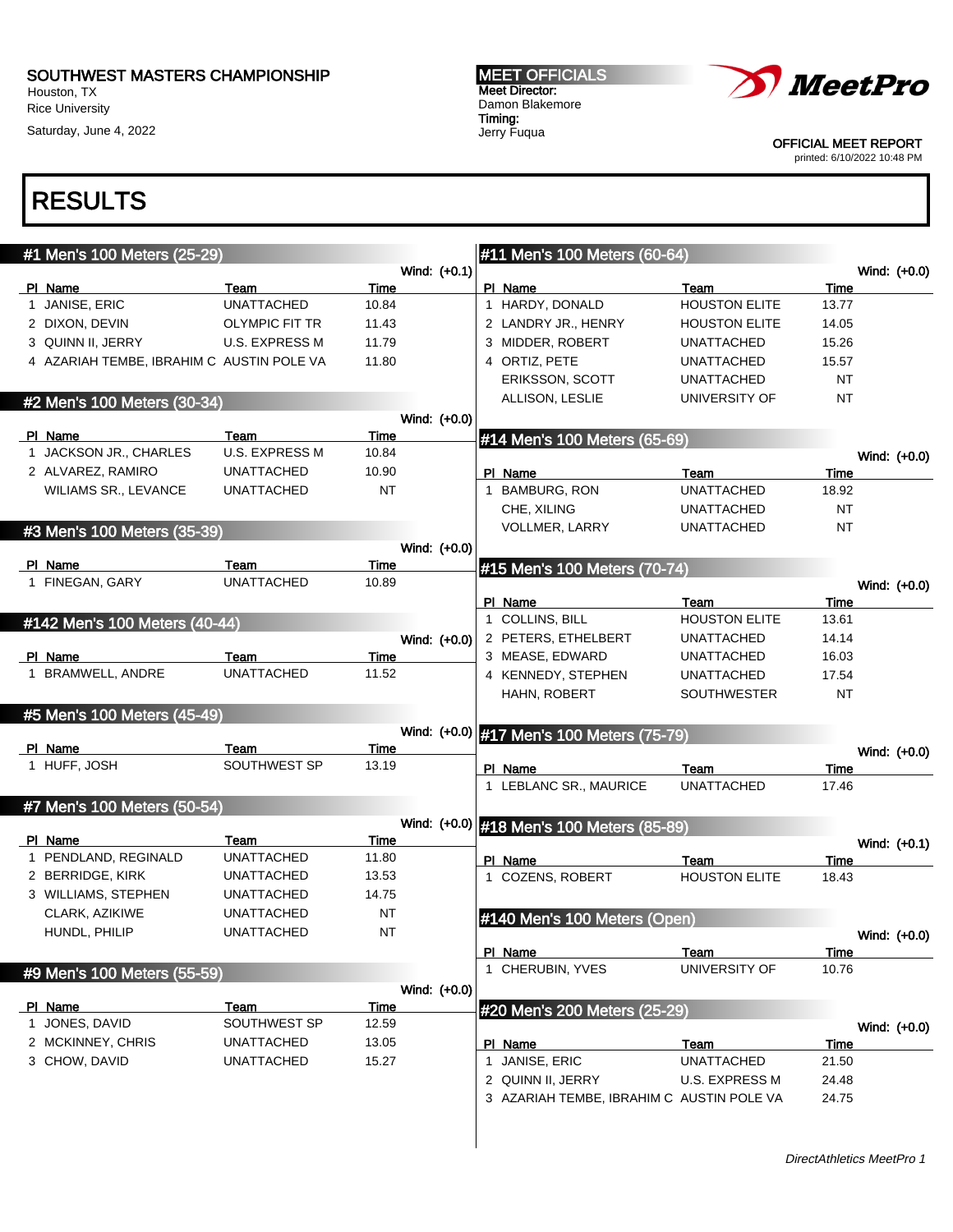Houston, TX Rice University Saturday, June 4, 2022 MEET OFFICIALS Meet Director: Damon Blakemore Timing: Jerry Fuqua



OFFICIAL MEET REPORT

printed: 6/10/2022 10:48 PM

| #21 Men's 200 Meters (30-34)      |                               |               |                        | #31 Men's 200 Meters (70-74) (cont'd)     |                       |             |              |
|-----------------------------------|-------------------------------|---------------|------------------------|-------------------------------------------|-----------------------|-------------|--------------|
|                                   |                               |               | Wind: (+0.0)           |                                           |                       |             | Wind: (+0.0) |
| PI Name<br>1 JACKSON JR., CHARLES | Team<br><b>U.S. EXPRESS M</b> | Time<br>22.84 |                        | KENNEDY, STEPHEN                          | <b>UNATTACHED</b>     | NT          |              |
| 2 ALVAREZ, RAMIRO                 | <b>UNATTACHED</b>             | 23.17         |                        | PETERS, ETHELBERT                         | <b>UNATTACHED</b>     | NT          |              |
|                                   |                               |               |                        |                                           |                       |             |              |
| #22 Men's 200 Meters (35-39)      |                               |               |                        | #35 Men's 400 Meters (25-29)<br>PI Name   | Team                  | Time        |              |
|                                   |                               |               | Wind: (+0.0)           | 1 AZARIAH TEMBE, IBRAHIM C AUSTIN POLE VA |                       | 55.02       |              |
| PI Name                           | Team                          | Time          |                        | 2 BALDERAS, JOE                           | UNATTACHED            | 1:01.43     |              |
| 1 FINEGAN, GARY                   | <b>UNATTACHED</b>             | 22.31         |                        | JANISE, ERIC                              | <b>UNATTACHED</b>     | <b>NT</b>   |              |
| #143 Men's 200 Meters (40-44)     |                               |               |                        |                                           |                       |             |              |
|                                   |                               |               | Wind: $(+0.0)$ PI Name | #111 Men's 400 Meters (30-34)             | Team                  | Time        |              |
| PI Name                           | Team                          | Time          |                        | 1 JACKSON JR., CHARLES                    | <b>U.S. EXPRESS M</b> | 54.66       |              |
| 1 BRAMWELL, ANDRE                 | <b>UNATTACHED</b>             | 23.81         |                        |                                           |                       |             |              |
|                                   |                               |               |                        | #37 Men's 400 Meters (50-54)              |                       |             |              |
| #26 Men's 200 Meters (50-54)      |                               |               |                        | PI Name                                   | Team                  | Time        |              |
|                                   |                               |               | Wind: (+0.0)           | 1 GRAHAM IV, CALVIN                       | <b>UNATTACHED</b>     | 58.28       |              |
| PI Name                           | Team                          | Time          |                        | CHAMBERS, WINSTON                         | <b>UNATTACHED</b>     | NT          |              |
| 1 PENDLAND, REGINALD              | <b>UNATTACHED</b>             | 24.60         |                        |                                           |                       |             |              |
| 2 GRAHAM IV, CALVIN               | <b>UNATTACHED</b>             | 27.48         |                        | #115 Men's 400 Meters (55-59)             |                       |             |              |
| CHAMBERS, WINSTON                 | <b>UNATTACHED</b>             | NT            |                        | PI Name                                   | Team                  | Time        |              |
| CLARK, AZIKIWE                    | <b>UNATTACHED</b>             | NT            |                        | 1 SMITH, EUGENE                           | <b>UNATTACHED</b>     | 1:02.24     |              |
|                                   |                               |               |                        | 2 CHOW, DAVID                             | UNATTACHED            | 1:11.62     |              |
| #28 Men's 200 Meters (55-59)      |                               |               |                        | WARD, WILLIAM                             | U.S. EXPRESS E        | <b>NT</b>   |              |
|                                   |                               |               | Wind: (+0.0)           |                                           |                       |             |              |
| PI Name                           | Team                          | Time          |                        | #130 Men's 800 Meters (25-29)             |                       |             |              |
| 1 MCKINNEY, CHRIS                 | <b>UNATTACHED</b>             | 27.04         |                        | PI Name                                   | Team                  | <b>Time</b> |              |
| 2 SMITH, EUGENE                   | UNATTACHED                    | 27.63         |                        | 1 BALDERAS, JOE                           | <b>UNATTACHED</b>     | 2:36.32     |              |
| 3 CHOW, DAVID                     | UNATTACHED                    | 33.28         |                        |                                           |                       |             |              |
| WARD, WILLIAM                     | <b>U.S. EXPRESS E</b>         | NT            |                        | #42 Men's 800 Meters (55-59)              |                       |             |              |
| JONES, DAVID                      | SOUTHWEST SP                  | NT            |                        | PI Name                                   | Team                  | Time        |              |
|                                   |                               |               |                        | 1 SAENZ, ADAM                             | <b>UNATTACHED</b>     | 2:45.70     |              |
| #29 Men's 200 Meters (60-64)      |                               |               |                        | 2 CHOW, DAVID                             | <b>UNATTACHED</b>     | 3:06.25     |              |
|                                   |                               |               | Wind: (+0.0)           |                                           |                       |             |              |
| PI Name                           | Team                          | Time          |                        | #144 Men's 800 Meters (65-69)             |                       |             |              |
| 1 LANDRY JR., HENRY               | <b>HOUSTON ELITE</b>          | 30.25         |                        | PI Name                                   | Team                  | Time        |              |
| 2 ORTIZ, PETE                     | <b>UNATTACHED</b>             | 33.13         |                        | 1 LAUTEN, JOHN                            | <b>UNATTACHED</b>     | 3:15.65     |              |
| ANDRING, DOUGLAS                  | <b>UNATTACHED</b>             | NT            |                        |                                           |                       |             |              |
| ALLISON, LESLIE                   | UNIVERSITY OF                 | <b>NT</b>     |                        | #43 Men's 800 Meters (70-74)              |                       |             |              |
| MIDDER, ROBERT                    | <b>UNATTACHED</b>             | <b>NT</b>     |                        | PI Name                                   | Team                  | Time        |              |
|                                   |                               |               |                        | 1 MULLIN, PETER                           | <b>HOUSTON ELITE</b>  | 3:06.09     |              |
| #31 Men's 200 Meters (70-74)      |                               |               |                        | 2 LOEWE, DONALD                           | SO CAL TRACK C        | 3:09.68     |              |
|                                   |                               |               | Wind: (+0.0)           | 3 SALMERON, LAWRENCE                      | <b>UNATTACHED</b>     | 3:19.63     |              |
| PI Name                           | Team                          | <b>Time</b>   |                        |                                           |                       |             |              |
| 1 MEASE, EDWARD                   | <b>UNATTACHED</b>             | 35.15         |                        | #131 Men's 1500 Meters (25-29)            |                       |             |              |
| 2 SALMERON, LAWRENCE              | <b>UNATTACHED</b>             | 38.58         |                        | PI Name                                   | Team                  | Time        |              |
| <b>COLLINS, BILL</b>              | <b>HOUSTON ELITE</b>          | NT            |                        | 1 BALDERAS, JOE                           | <b>UNATTACHED</b>     | 5:00.20     |              |
| HAHN, ROBERT                      | <b>SOUTHWESTER</b>            | <b>NT</b>     |                        |                                           |                       |             |              |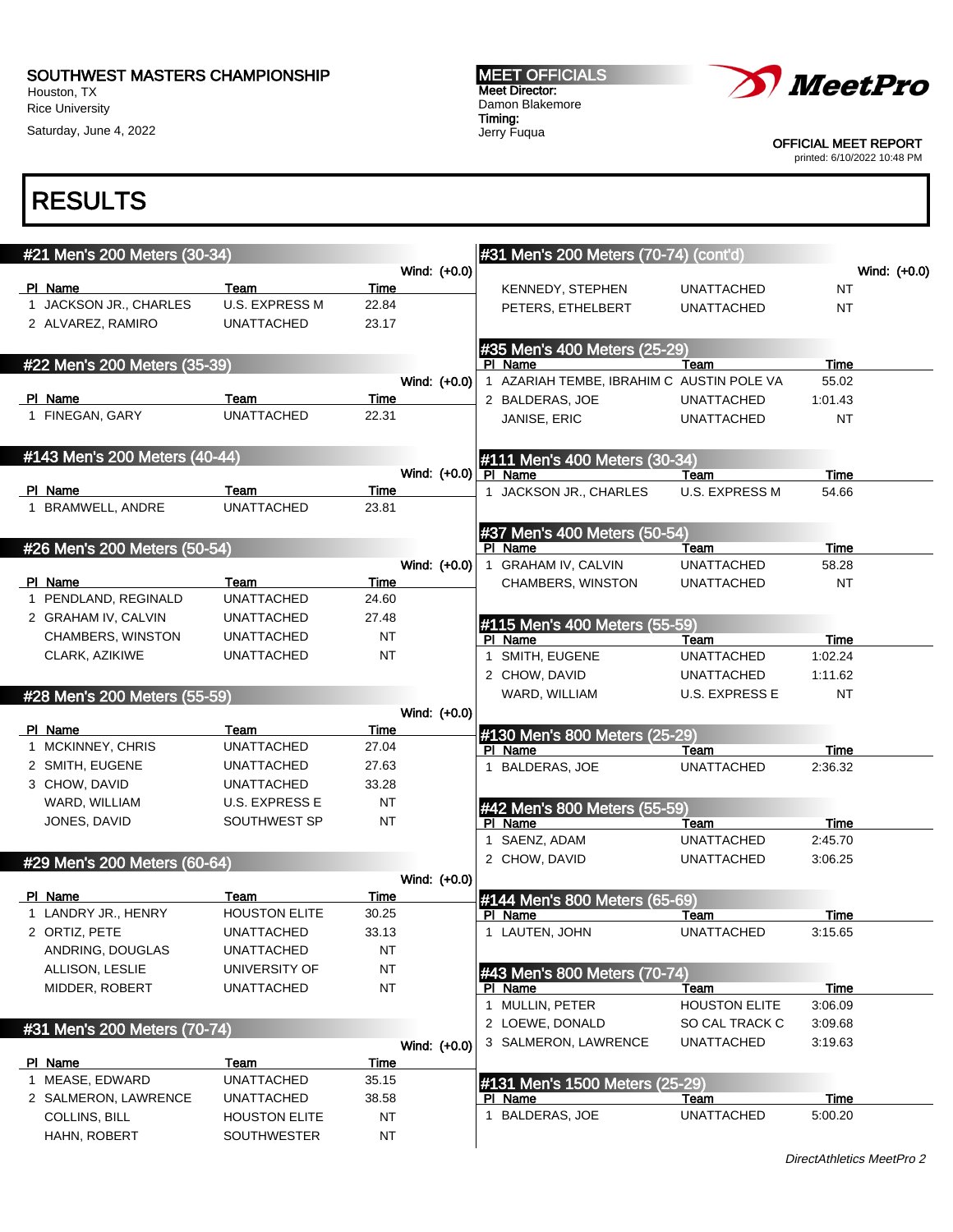Houston, TX Rice University

Saturday, June 4, 2022

MEET OFFICIALS Meet Director: Damon Blakemore Timing: Jerry Fuqua



OFFICIAL MEET REPORT printed: 6/10/2022 10:48 PM

| #133 Men's 1500 Meters (45-49)            |                           |             |              | #66 Men's Pole Vault (60-64)           |                           |                           |
|-------------------------------------------|---------------------------|-------------|--------------|----------------------------------------|---------------------------|---------------------------|
| PI Name                                   | Team                      | Time        |              | PI Name                                | Team                      | <b>Mark</b>               |
| 1 SNIDER, JERRY                           | <b>UNATTACHED</b>         | 4:36.98     |              | 1 BROWER, JEFF                         | <b>WATERLOO T&amp;F</b>   | 2.90m                     |
|                                           |                           |             |              | MCFARLING SR., BRAD                    | <b>UNATTACHED</b>         | <b>NH</b>                 |
| #45 Men's 1500 Meters (50-54)             |                           |             |              | MCGEE, RICHARD                         | <b>UNATTACHED</b>         | <b>NH</b>                 |
| PI Name                                   | Team                      | <b>Time</b> |              |                                        |                           |                           |
| 1 GRAHAM IV, CALVIN                       | <b>UNATTACHED</b>         | 4:49.00     |              | #67 Men's Pole Vault (65-69)           |                           |                           |
|                                           |                           |             |              | PI Name                                | Team                      | <b>Mark</b>               |
| #46 Men's 1500 Meters (55-59)             |                           |             |              | 1 SCHEFFE, GARY                        | <b>UNATTACHED</b>         | 2.59m                     |
| PI Name                                   | Team                      | <b>Time</b> |              | CRITES, BOB                            | <b>UNATTACHED</b>         | <b>NH</b>                 |
| 1 SAENZ, ADAM                             | <b>UNATTACHED</b>         | 5:51.24     |              |                                        |                           |                           |
|                                           |                           |             |              | #68 Men's Long Jump (25-29)            |                           |                           |
| #145 Men's 1500 Meters (65-69)            |                           |             |              | PI Name                                | Team                      | <b>Mark</b>               |
| PI Name                                   | Team                      | Time        |              | 1 HEALY, SAM                           | UNIVERSITY OF             | 7.52m (NW)                |
| 1 LAUTEN, JOHN                            | <b>UNATTACHED</b>         | 6:49.06     |              | 2 BOURKE, COLM                         | UNIVERSITY OF             | 7.20m (NW)                |
|                                           |                           |             |              | 3 MOFFETT, MALIK                       | <b>UNATTACHED</b>         | 7.05m (NW)                |
| #47 Men's 1500 Meters (70-74)             |                           |             |              | 4 JANISE, ERIC                         | <b>UNATTACHED</b>         | 5.77m (NW)                |
| PI Name                                   | Team                      | <b>Time</b> |              |                                        |                           |                           |
| 1 MULLIN, PETER                           | <b>HOUSTON ELITE</b>      | 6:09.46     |              |                                        |                           |                           |
| 2 LOEWE, DONALD                           | SO CAL TRACK C            | 6:12.99     |              | #69 Men's Long Jump (30-34)<br>PI Name | Team                      | <b>Mark</b>               |
| 3 SALMERON, LAWRENCE                      | <b>UNATTACHED</b>         | 6:33.12     |              | 1 ANIC, LAZAR                          | <b>UNATTACHED</b>         | 7.79m (NW)                |
|                                           |                           |             |              | 2 WILIAMS SR., LEVANCE                 | <b>UNATTACHED</b>         | 7.13m (NW)                |
|                                           |                           |             |              | 3 JACKSON JR., CHARLES                 | <b>U.S. EXPRESS M</b>     | 5.37m (NW)                |
| #141 Men's 110m Hurdles (Open)            |                           |             | Wind: (+0.0) |                                        |                           |                           |
| PI Name                                   | Team                      | Time        |              |                                        |                           |                           |
| 1 CHERUBIN, YVES                          | UNIVERSITY OF             | 13.82       |              | #118 Men's Long Jump (35-39)           |                           |                           |
|                                           |                           |             |              | PI Name<br>1 FINEGAN, GARY             | Team<br><b>UNATTACHED</b> | <b>Mark</b><br>6.61m (NW) |
|                                           |                           |             |              |                                        |                           |                           |
| #55 Men's 300m Hurdles (60-64)<br>PI Name | Team                      | Time        |              |                                        |                           |                           |
| 1 GARNER, REGGIE                          | SO CAL TRACK C            | 45.57       |              | #71 Men's Long Jump (45-49)<br>PI Name | Team                      | Mark                      |
| 2 BROWER, JEFF                            | <b>WATERLOO T&amp;F</b>   | 51.85       |              | 1 HUFF, JOSH                           | SOUTHWEST SP              | 4.12m (NW)                |
| <b>BLAKEMORE SR., DAMON</b>               | <b>HOUSTON ELITE</b>      | <b>NT</b>   |              |                                        |                           |                           |
|                                           |                           |             |              |                                        |                           |                           |
|                                           |                           |             |              | #73 Men's Long Jump (50-54)            |                           |                           |
| #146 Men's 1m Walk (55-59)                |                           | Time        |              | PI Name                                | Team<br><b>UNATTACHED</b> | <b>Mark</b>               |
| PI Name<br>1 MAYES, PETER                 | Team<br><b>UNATTACHED</b> | 10:59.62    |              | 1 CLARK, AZIKIWE                       |                           | 4.87m (NW)                |
|                                           |                           |             |              | HUNDL, PHILIP                          | <b>UNATTACHED</b>         | NM (NW)                   |
|                                           |                           |             |              |                                        |                           |                           |
| #60 Men's High Jump (50-54)               |                           |             |              | #74 Men's Long Jump (55-59)            |                           |                           |
| PI Name                                   | Team                      | <u>Mark</u> |              | PI Name                                | <b>Team</b>               | <b>Mark</b>               |
| 1 CLARK, AZIKIWE                          | <b>UNATTACHED</b>         | 1.52m       |              | 1 SIMS, ALAN                           | <b>HOUSTON ELITE</b>      | 4.93m (NW)                |
|                                           |                           |             |              | 2 MCKINNEY, CHRIS                      | <b>UNATTACHED</b>         | 4.71m (NW)                |
| #61 Men's High Jump (55-59)               |                           |             |              | 3 CHOW, DAVID                          | <b>UNATTACHED</b>         | 3.79m (NW)                |
| PI Name                                   | Team                      | <b>Mark</b> |              | WARD, WILLIAM                          | <b>U.S. EXPRESS E</b>     | NM (NW)                   |
| 1 MCKINNEY, CHRIS                         | <b>UNATTACHED</b>         | 1.52m       |              |                                        |                           |                           |
|                                           |                           |             |              | #76 Men's Long Jump (60-64)            |                           |                           |
| #65 Men's High Jump (75-79)               |                           |             |              | PI Name                                | Team                      | <b>Mark</b>               |
| PI Name                                   | Team                      | <b>Mark</b> |              | 1 MIDDER, ROBERT                       | <b>UNATTACHED</b>         | 4.33m (NW)                |
| 1 LEBLANC SR., MAURICE                    | <b>UNATTACHED</b>         | 1.07m       |              | 2 ANDRING, DOUGLAS                     | <b>UNATTACHED</b>         | 4.04m (NW)                |
|                                           |                           |             |              |                                        |                           |                           |
|                                           |                           |             |              |                                        |                           |                           |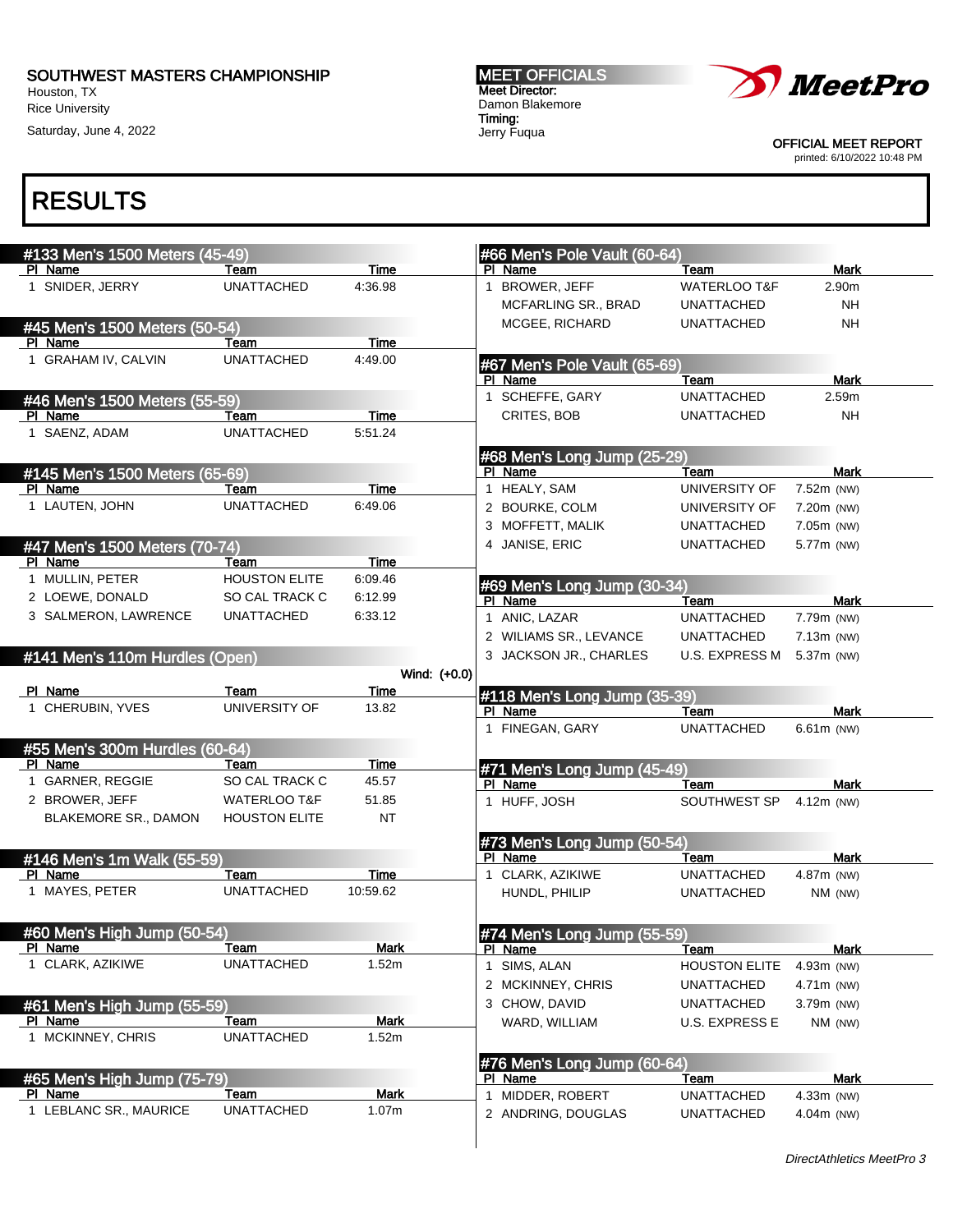Houston, TX Rice University

Saturday, June 4, 2022

MEET OFFICIALS Meet Director: Damon Blakemore Timing: Jerry Fuqua



OFFICIAL MEET REPORT printed: 6/10/2022 10:48 PM

| #77 Men's Long Jump (65-69)               |                              |                 | #88 Men's Shot Put (55-59)                |                     |                   |
|-------------------------------------------|------------------------------|-----------------|-------------------------------------------|---------------------|-------------------|
| PI Name                                   | Team                         | <b>Mark</b>     | PI Name                                   | Team                | Mark              |
| 1 VOLLMER, LARRY                          | <b>UNATTACHED</b>            | 4.33m (NW)      | 1 HARDIN, SCOTT                           | <b>UNATTACHED</b>   | 11.69m            |
| 2 CHE, XILING                             | <b>UNATTACHED</b>            | 3.75m (NW)      | 2 TOLSON, TIM                             | <b>UNATTACHED</b>   | 9.21 <sub>m</sub> |
|                                           |                              |                 | 3 JOHNSON, ALBERT                         | <b>TEXAS THROWE</b> | 9.02m             |
| #78 Men's Long Jump (70-74)               |                              |                 | 4 WILLIAMS, CHARLES                       | PREMIER PERFO       | 8.50m             |
| PI Name                                   | Team                         | <b>Mark</b>     | MCKINNEY, CHRIS                           | <b>UNATTACHED</b>   | <b>NM</b>         |
| 1 KENNEDY, STEPHEN                        | <b>UNATTACHED</b>            | 2.89m (NW)      |                                           |                     |                   |
|                                           |                              |                 | #89 Men's Shot Put (60-64)                |                     |                   |
| #79 Men's Long Jump (75-79)               |                              |                 | PI Name                                   | Team                | <b>Mark</b>       |
| PI Name                                   | Team                         | <b>Mark</b>     | 1 ERIKSSON, SCOTT                         | <b>UNATTACHED</b>   | 15.79m            |
| 1 LEBLANC SR., MAURICE                    | <b>UNATTACHED</b>            | 3.33m (NW)      |                                           |                     |                   |
| #117 Men's Triple Jump (25-29)            |                              |                 | #90 Men's Shot Put (65-69)<br>PI Name     | Team                | <b>Mark</b>       |
| PI Name                                   | Team                         | <b>Mark</b>     | EASLEY, RICKY<br>$\mathbf{1}$             | SO CAL TRACK C      | 10.47m            |
| 1 JANISE, ERIC                            | <b>UNATTACHED</b>            | $9.42m (+0.0)$  | MATHEWS, GERALD                           | <b>UNATTACHED</b>   | ΝM                |
|                                           |                              |                 |                                           |                     |                   |
| #80 Men's Triple Jump (30-34)<br>PI Name  | Team                         | <b>Mark</b>     | #113 Men's Discus (25-29)<br>PI Name      | Team                | Mark              |
| 1 JACKSON JR., CHARLES                    | U.S. EXPRESS M 10.06m (+0.0) |                 | 1 AZARIAH TEMBE, IBRAHIM C AUSTIN POLE VA |                     | 28.10m            |
|                                           |                              |                 |                                           |                     |                   |
| #119 Men's Triple Jump (50-54)            |                              |                 | #91 Men's Discus (50-54)                  |                     |                   |
| PI Name                                   | Team                         | Mark            | PI Name                                   | Team                | <b>Mark</b>       |
| 1 CLARK, AZIKIWE                          | <b>UNATTACHED</b>            | 10.08m $(-0.4)$ | 1 CLARK, AZIKIWE                          | <b>UNATTACHED</b>   | 27.51m            |
|                                           |                              |                 | HUNDL, PHILIP                             | <b>UNATTACHED</b>   | NM                |
| #122 Men's Triple Jump (55-59)<br>PI Name | Team                         | <b>Mark</b>     |                                           |                     |                   |
| 1 CHOW, DAVID                             | <b>UNATTACHED</b>            | $7.33m(-1.1)$   | #93 Men's Discus (55-59)<br>PI Name       | Team                | Mark              |
|                                           |                              |                 | 1 HARDIN, SCOTT                           | <b>UNATTACHED</b>   | 37.00m            |
|                                           |                              |                 |                                           |                     |                   |
| #83 Men's Triple Jump (60-64)<br>PI Name  |                              | <b>Mark</b>     | 2 JOHNSON, ALBERT                         | <b>TEXAS THROWE</b> | 32.30m            |
| 1 ANDRING, DOUGLAS                        | Team<br>UNATTACHED           | $9.47m(-0.5)$   | 3 TOLSON, TIM                             | <b>UNATTACHED</b>   | 30.48m            |
| ELLARD, HENRY                             | <b>UNATTACHED</b>            |                 | 4 WILLIAMS, CHARLES                       | PREMIER PERFO       | 25.00m            |
|                                           |                              | NM (NW)         | LITTLE, MARK                              | <b>UNATTACHED</b>   | ΝM                |
| HARDY, DONALD                             | <b>HOUSTON ELITE</b>         | NM (NW)         | MCKINNEY, CHRIS                           | <b>UNATTACHED</b>   | <b>NM</b>         |
| #85 Men's Triple Jump (75-79)             |                              |                 | #95 Men's Discus (60-64)                  |                     |                   |
| PI Name                                   | Team                         | <b>Mark</b>     | PI Name                                   | Team                | <b>Mark</b>       |
| 1 LEBLANC SR., MAURICE                    | <b>UNATTACHED</b>            | $7.51m (+0.0)$  | <b>ERIKSSON, SCOTT</b><br>1               | <b>UNATTACHED</b>   | 55.41m            |
|                                           |                              |                 |                                           |                     |                   |
| #116 Men's Triple Jump (Open)<br>PI Name  | Team                         | <b>Mark</b>     | #100 Men's Hammer (25-29)<br>PI Name      | Team                | <b>Mark</b>       |
| 1 OLUKOSI, DAMILARE                       | <b>JUMP LANDER</b>           | $15.25m(-1.5)$  | 1 PEREZ, VICTOR                           | <b>UNATTACHED</b>   | 69.70m            |
|                                           |                              |                 |                                           |                     |                   |
|                                           |                              |                 |                                           |                     |                   |
| #112 Men's Shot Put (25-29)<br>PI Name    | <b>Team</b>                  | <b>Mark</b>     | #120 Men's Hammer (50-54)<br>PI Name      | Team                | <b>Mark</b>       |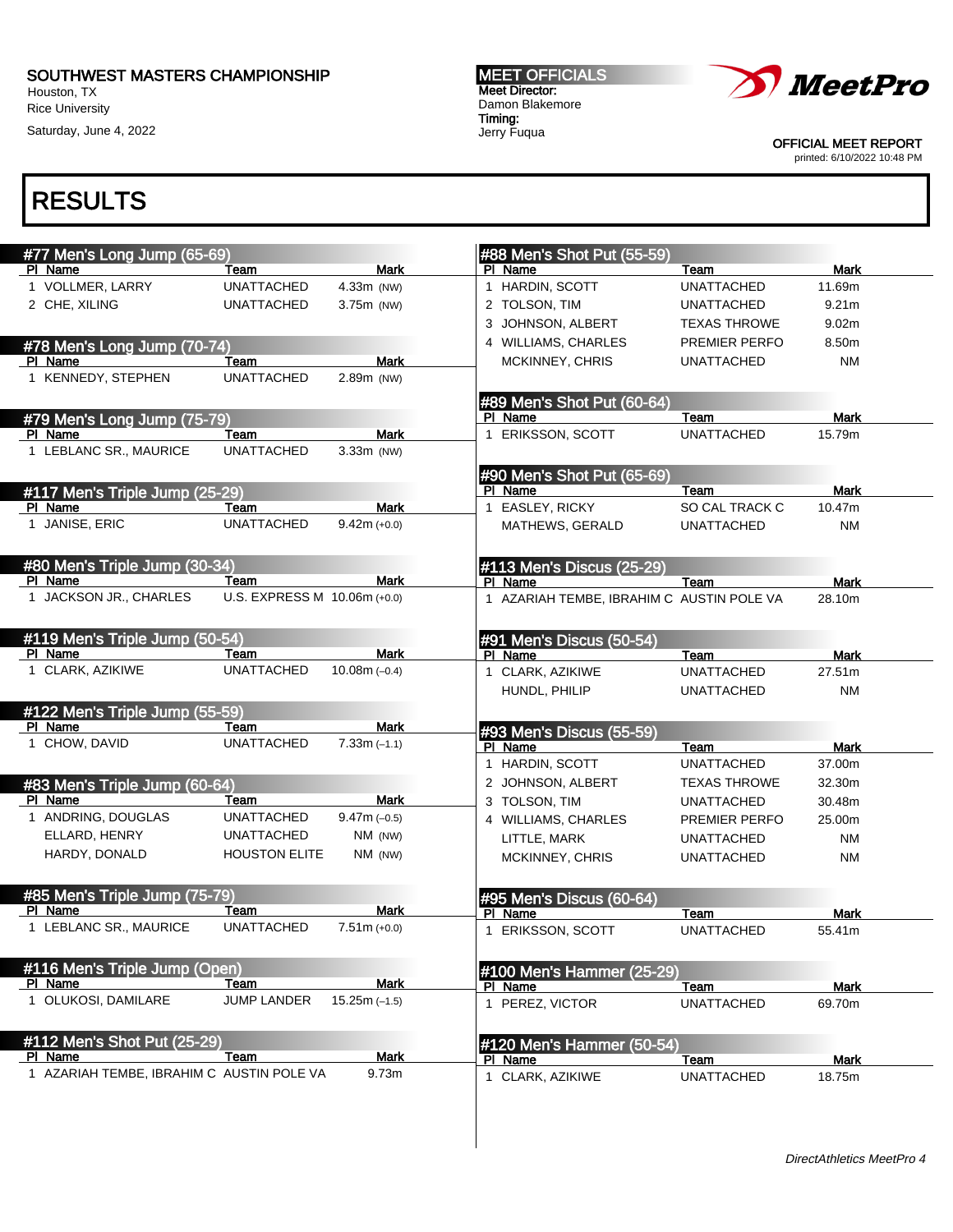Houston, TX Rice University

Saturday, June 4, 2022

MEET OFFICIALS Meet Director: Damon Blakemore Timing: Jerry Fuqua



OFFICIAL MEET REPORT

printed: 6/10/2022 10:48 PM

| #102 Men's Hammer (55-59)                 |                       |             |              | #16 Women's 100 Meters (70-74)               |                            |                   |
|-------------------------------------------|-----------------------|-------------|--------------|----------------------------------------------|----------------------------|-------------------|
| PI Name                                   | Team                  | <b>Mark</b> |              |                                              |                            | Wind: (+0.1)      |
| 1 JOHNSON, ALBERT                         | <b>TEXAS THROWE</b>   | 28.50m      |              | PI Name                                      | Team                       | Time              |
|                                           |                       |             |              | 1 DANIELS, DIANA                             | <b>UNATTACHED</b>          | 19.29             |
| #114 Men's Javelin (25-29)                |                       |             |              |                                              |                            |                   |
| PI Name                                   | Team                  | <b>Mark</b> |              | #128 Women's 200 Meters (30-34)              |                            |                   |
| 1 AZARIAH TEMBE, IBRAHIM C AUSTIN POLE VA |                       | 39.71m      |              |                                              |                            | Wind: (+0.0)      |
|                                           |                       |             |              | PI Name                                      | Team                       | Time              |
| #105 Men's Javelin (55-59)                |                       |             |              | WOODHAM, NATALIE                             | <b>UNATTACHED</b>          | NT                |
| PI Name                                   | Team                  | <b>Mark</b> |              |                                              |                            |                   |
| 1 MCKINNEY, CHRIS                         | <b>UNATTACHED</b>     | 31.05m      |              | #27 Women's 200 Meters (50-54)               |                            |                   |
| 2 WILLIAMS, CHARLES                       | PREMIER PERFO         | 26.70m      |              |                                              |                            | Wind: (+0.0)      |
|                                           |                       |             |              | PI Name                                      | Team                       | Time              |
| #107 Men's Javelin (60-64)                |                       |             |              | 1 CHIU-PINHEIRO, CYNTHIA                     | <b>UNATTACHED</b>          | 34.32             |
| PI Name                                   | Team                  | <b>Mark</b> |              |                                              |                            |                   |
| 1 FRITZ, MIKE                             | <b>UNATTACHED</b>     | 39.65m      |              | #32 Women's 200 Meters (70-74)               |                            |                   |
|                                           |                       |             |              |                                              |                            | Wind: (+0.0)      |
| #108 Men's Javelin (65-69)                |                       |             |              | PI Name                                      | Team                       | Time              |
| PI Name                                   | Team                  | <b>Mark</b> |              | 1 DANIELS, DIANA                             | <b>UNATTACHED</b>          | 43.73             |
| 1 EASLEY, RICKY                           | SO CAL TRACK C        | 33.18m      |              |                                              |                            |                   |
| 2 MATHEWS, GERALD                         | <b>UNATTACHED</b>     | 27.52m      |              |                                              |                            |                   |
|                                           |                       |             |              | #129 Women's 400 Meters (30-34)<br>PI Name   | Team                       | Time              |
|                                           |                       |             |              | 1 WOODHAM, NATALIE                           | <b>UNATTACHED</b>          | 1:10.55           |
| #4 Women's 100 Meters (40-44)             |                       |             | Wind: (+0.0) |                                              |                            |                   |
| PI Name                                   | Team                  | Time        |              |                                              |                            |                   |
| 1 UGHANZE, COMFORT                        | <b>UNATTACHED</b>     | 14.17       |              | #44 Women's 1500 Meters (40-44)<br>PI Name   | Team                       | <b>Time</b>       |
|                                           |                       |             |              | 1 GUTIERREZ, MONICA                          | <b>UNATTACHED</b>          | 6:11.67           |
|                                           |                       |             |              |                                              |                            |                   |
| #8 Women's 100 Meters (50-54)             |                       |             |              |                                              |                            |                   |
| PI Name                                   | Team                  | Time        |              | Wind: (+0.0) #49 Women's 80m Hurdles (45-49) |                            |                   |
| 1 TODD, CAROLYN                           | <b>UNATTACHED</b>     | 15.54       |              | PI Name                                      |                            | Wind: (+0.0)      |
| 2 CHIU-PINHEIRO, CYNTHIA                  | <b>UNATTACHED</b>     | 16.18       |              | 1 ALVAREZ, AIXA                              | Team<br><b>WESTCHESTER</b> | Time<br>15.19     |
|                                           |                       |             |              |                                              |                            |                   |
|                                           |                       |             |              |                                              |                            |                   |
| #10 Women's 100 Meters (55-59)            |                       |             |              | #50 Women's 80m Hurdles (50-54)              |                            |                   |
|                                           |                       |             | Wind: (+0.0) |                                              |                            | Wind: (+0.0)      |
| PI Name<br>1 DE LAVAL, DIANNA             | Team                  | Time        |              | PI Name<br>1 CHIU-PINHEIRO, CYNTHIA          | Team                       | Time              |
|                                           | <b>UNATTACHED</b>     | 15.96       |              |                                              | <b>UNATTACHED</b>          | 16.50             |
| 2 BROWN, TANNAYA                          | <b>UNATTACHED</b>     | 19.65       |              |                                              |                            |                   |
| <b>HEDGES, JENNIFER</b>                   | <b>JOY'S JACKRABB</b> | <b>NT</b>   |              | #51 Women's 80m Hurdles (55-59)              |                            |                   |
|                                           |                       |             |              |                                              |                            | Wind: $(+0.0)$    |
| #12 Women's 100 Meters (60-64)            |                       |             |              | PI Name                                      | Team                       | Time              |
|                                           |                       |             | Wind: (+0.1) | 1 HEDGES, JENNIFER                           | <b>JOY'S JACKRABB</b>      | 14.52             |
| PI Name                                   | Team                  | <b>Time</b> |              |                                              |                            |                   |
| 1 MCNIEL, WENDY                           | <b>UNATTACHED</b>     | 25.70       |              | #62 Women's High Jump (55-59)                |                            |                   |
|                                           |                       |             |              | PI Name                                      | Team                       | Mark              |
| #13 Women's 100 Meters (65-69)            |                       |             |              | 1 HEDGES, JENNIFER                           | <b>JOY'S JACKRABB</b>      | 1.22m             |
|                                           |                       |             | Wind: (+0.1) | 2 BROWN, TANNAYA                             | <b>UNATTACHED</b>          | 0.96 <sub>m</sub> |
| PI Name                                   | Team                  | Time        |              | COTTINGHAM LANE, JENNIFEUNATTACHED           |                            | <b>NH</b>         |
| 1 HERBECK, NORMA                          | <b>UNATTACHED</b>     | 19.13       |              |                                              |                            |                   |
|                                           |                       |             |              |                                              |                            |                   |